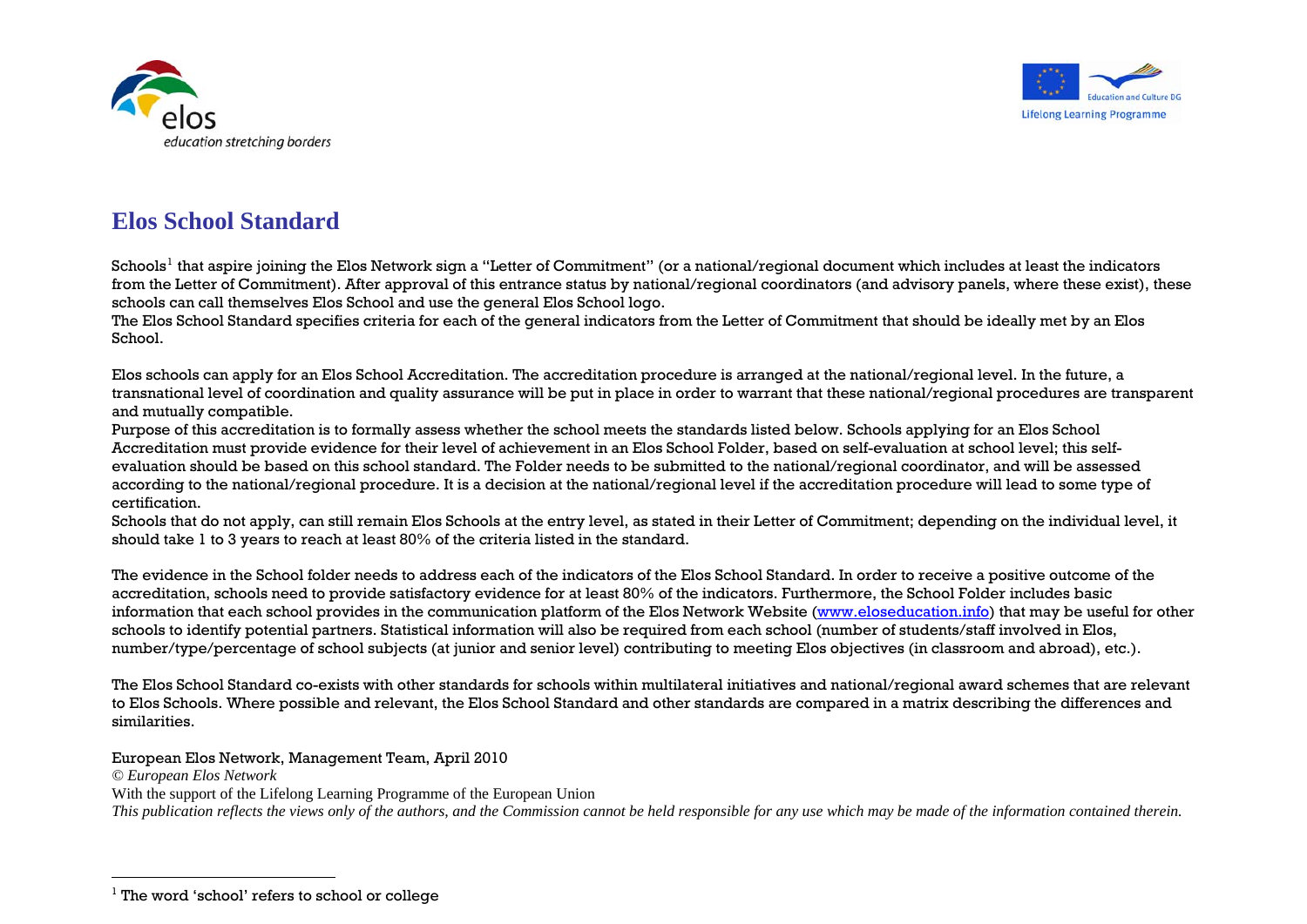

## **Elos School Standard**

| <b>General indicator</b><br><b>Letter of Commitment</b>                                                                                        | <b>Criteria of the Elos School Standard</b>                                                                                                                                                                                                                                                                                                                                                                                                                                                                                                                     |
|------------------------------------------------------------------------------------------------------------------------------------------------|-----------------------------------------------------------------------------------------------------------------------------------------------------------------------------------------------------------------------------------------------------------------------------------------------------------------------------------------------------------------------------------------------------------------------------------------------------------------------------------------------------------------------------------------------------------------|
| 1. Education process /<br><b>Learning environment</b>                                                                                          | 1. The school has completed an inventory of EIO elements in all programmes of learning that typically include European and international<br>topics for all students. Based on this inventory, the school has discussed how to better streamline the EIO elements in the relevant<br>subjects across school years and across subjects and programmes of learning                                                                                                                                                                                                 |
| Including a European and<br><b>International Orientation</b>                                                                                   | 2. At least 3 school subjects contribute to meeting Elos objectives                                                                                                                                                                                                                                                                                                                                                                                                                                                                                             |
| ('EIO') in a variety of<br>lessons and through<br>activities abroad, so that                                                                   | 3. In these subjects, teachers and students also use teaching/learning materials in a foreign language, related to EIO topics. This can be<br>part of a class exchange project.                                                                                                                                                                                                                                                                                                                                                                                 |
| students can develop their<br>'Europe Competence'                                                                                              | 4. In foreign language subjects involved in Elos, students and teachers use the target language and focus on communication skills in<br>international cooperation.                                                                                                                                                                                                                                                                                                                                                                                              |
| gradually during their whole<br>school career (knowledge,<br>skills, and attitudes that<br>students need for their<br>future as 'European (and | 5. Students self-evaluate their foreign language skills based on the European Framework of Reference for Languages, and realize which<br>level in their first (main) foreign language would allow them to communicate, to study and to work abroad (depending on school type,<br>A2-B2). Students actively involved in Elos work towards achieving a level of foreign language knowledge that allows them to<br>communicate, to study and to work abroad. Students use self-evaluation (for example in a language portfolio) to monitor and plan their<br>work. |
| international) citizens'.<br>Using jointly developed<br>products, such as the Elos                                                             | 6. Students actively involved in Elos learn to describe, evaluate and record their European and international activities regardless of the fact<br>whether these activities have taken place in a formal, non-formal or informal learning environment.                                                                                                                                                                                                                                                                                                          |
| portfolio for students and<br>other instruments to                                                                                             | 7. Students are encouraged by the school to learn a second foreign language that allows them to communicate with students abroad<br>(depending on school type, A1-B2).                                                                                                                                                                                                                                                                                                                                                                                          |
| support EIO learning and<br>assessment.                                                                                                        | 8. Plans specify how students will be actively involved by the teachers in EIO subjects and activities (in the process from preparation to<br>follow-up). Students document in their portfolio (or other documents) how they are actively involved in EIO.                                                                                                                                                                                                                                                                                                      |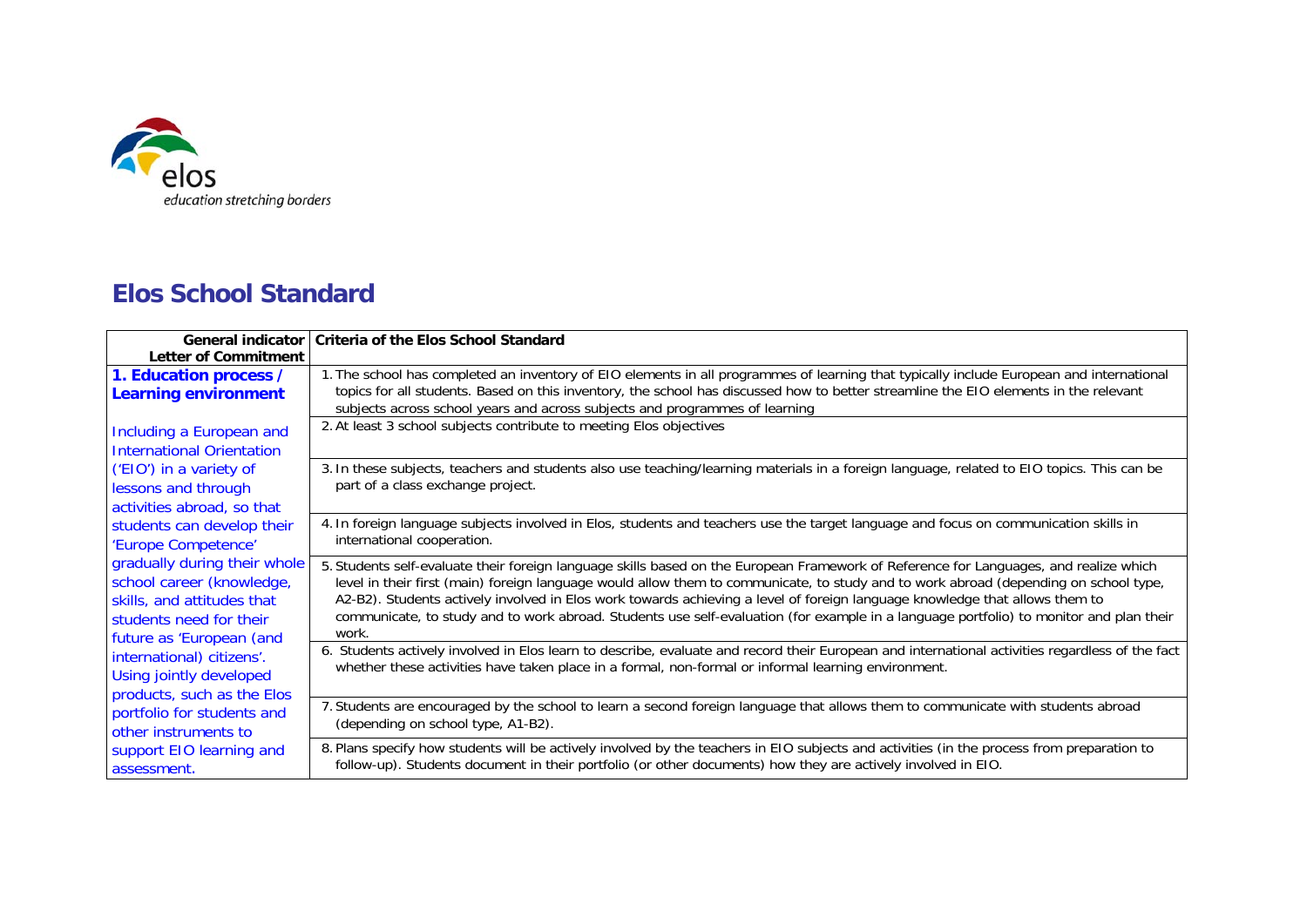| <b>General indicator</b>                                                                                                                                  | Criteria of the Elos School Standard                                                                                                                                                                                                                                                                                                                                                                                                                                                                                                                                                                                                                       |
|-----------------------------------------------------------------------------------------------------------------------------------------------------------|------------------------------------------------------------------------------------------------------------------------------------------------------------------------------------------------------------------------------------------------------------------------------------------------------------------------------------------------------------------------------------------------------------------------------------------------------------------------------------------------------------------------------------------------------------------------------------------------------------------------------------------------------------|
| Letter of Commitment                                                                                                                                      |                                                                                                                                                                                                                                                                                                                                                                                                                                                                                                                                                                                                                                                            |
| 2. School curriculum<br>and policy                                                                                                                        | 1. The place that Elos is given within the school is written in most school documents, such as school policy documents and information<br>material for parents and students                                                                                                                                                                                                                                                                                                                                                                                                                                                                                |
| <b>Striving towards embedding</b><br>the Elos goals in the school<br>curriculum and in the<br>school policy to ensure<br>coherence and<br>sustainability. | 2. The school offers a programme consisting of at least 2 special EIO activities yearly in the own school (environment) other than<br>international mobility, which may include: international guest speakers, international arts or sports activities, participation in international<br>contests, contacts with institutions, factories, firms or businesses in other countries, international contacts with peers using digital<br>technologies (virtual mobility), et cetera. Activities should be offered to more than one class, and to different age groups, but do not<br>have to be compulsory. Schools are free in their choice of EIO activity. |
|                                                                                                                                                           | 3. The school has discussed the CFEC and how EIO could be offered in lessons, activities at home and abroad in a way that allows students'<br>progression over time. The European and international dimension should always be included.                                                                                                                                                                                                                                                                                                                                                                                                                   |
|                                                                                                                                                           | 4. The school will recognize students' achievements with respect to European and International Orientation in informal or non-formal<br>learning environments. The CFEC serves as an indicator.                                                                                                                                                                                                                                                                                                                                                                                                                                                            |

|                                                                           | General indicator   Criteria of the Elos School Standard                                                                                                                                                                                                                                                                                                                                                          |
|---------------------------------------------------------------------------|-------------------------------------------------------------------------------------------------------------------------------------------------------------------------------------------------------------------------------------------------------------------------------------------------------------------------------------------------------------------------------------------------------------------|
| <b>Letter of Commitment</b>                                               |                                                                                                                                                                                                                                                                                                                                                                                                                   |
| 3. Staff competence and<br>institutional capacity                         | . The school management supports the Elos Coordinator and/or Elos Team at school and encourages other staff members to participate in<br>Elos (within the school, using internal communication channels).                                                                                                                                                                                                         |
| Building the institution's<br>internal capacity to achieve<br>Elos goals. | 2. At least one teacher from each of the organisational units (whichever applicable: school sector/department, subject area team, work-<br>related learning programmes, etc.) has been informed about Elos and asked to get involved in an Elos Team. At least one teacher from<br>half of the organisational units (whichever applicable: school sector/department, subject area team, etc.) is involved in Elos |
|                                                                           | 3. Elos is a regular item on the agenda of meetings in the school.                                                                                                                                                                                                                                                                                                                                                |
|                                                                           | 4. The school management provides sufficient facilities for the coordination of the concept, its development and implementation, as<br>discussed with the Elos Coordinator (such as time for the coordination activities, attending Elos events abroad, EIO teacher training,<br>materials, etc.).                                                                                                                |
|                                                                           | 5. Plans specify training needs of teachers and management with regard to EIO (as relevant to their subject or general knowledge level), to<br>foreign language knowledge (as required for their involvement in international education projects) and ICT (as necessary for online<br>learning and communicating). The school facilitates teachers to participate in training activities related to Elos.         |